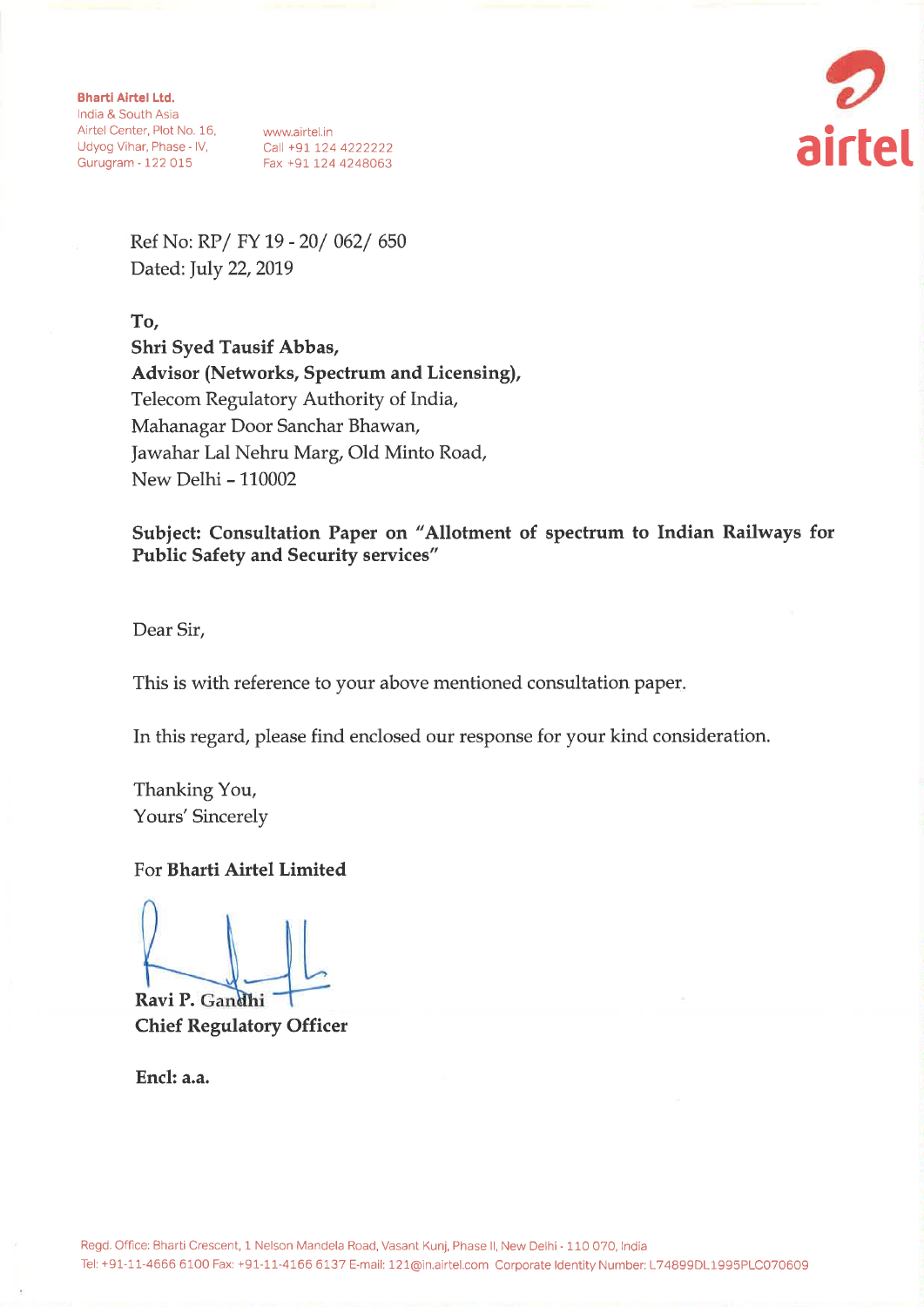

# Bharti Airtel Limited's Response to TRAI's Consultation Paper on "Allotment of spectrum to Indian Railways for Public Safety and Security Services"

At the outset, we would like to appreciate the transformation process to be undertaken by Indian Railways towards "Development of Ultra-high-speed Wireless Corridor" along their network. This will truly bring a strategic shift in Railway operations, passenger safety & security, enhance customer satisfaction and improve the overall health of our railways. We would like to place our sincere thanks to TRAI for providing an opportunity to submit our response to this Consultation paper. We hope that TRAI will consider our submissions favorably.

# Q1 Whether spectrum in 700 MHz band should be assigned to Indian Railways for RSTT in India? Please provide justification for your response.

## Bharti Airtel's Response:

As rightly highlighted in the consultation paper, 700 MHz band is a globally harmonized band identified for deployment of IMT applications in the telecommunication services by various countries. The key advantages of this band include wider coverage area with fewer base stations and higher penetration inside buildings. The global harmonization of 700 MHz band as laid out in WRC-15 would provide several benefits such as global roaming, higher capacities and affordable services.

Any allotment of spectrum resources identified for the commercial mobile services should be allocated in a fair and transparent manner. Given the advantages and key benefits of 700 MHz band spectrum, this strategic resource should be allocated first to the licensed telecom service providers through the proper allocation mechanism i.e. auction. Keeping in view the goals of Digital India, TRAI has also recommended that the entire spectrum available should be put in auction for all the identified bands and it may not be right to assume that only the existing licensees will participate in the auction process.

It is observed that only 35 MHz of spectrum is available for allocation in 700 MHz band, after reserving 10 MHz for meeting the demands of Ministry of Defence. Allocating further 10-15 MHz to Indian Railways would result in availability of only 20-25 MHz for commercial IMT services. This is grossly inadequate considering the current number of operators and new operators that may plan to enter the industry in future. Such scarcity would have a direct impact on the provision of services and realization of goals of NDCP viz. providing broadband to all and ensuring connectivity to all uncovered areas.

Hence, we are of the view that Spectrum in 700 MHz band should not be allocated to Indian Railways. It should only be made available to the licensed TSPs via due auction process.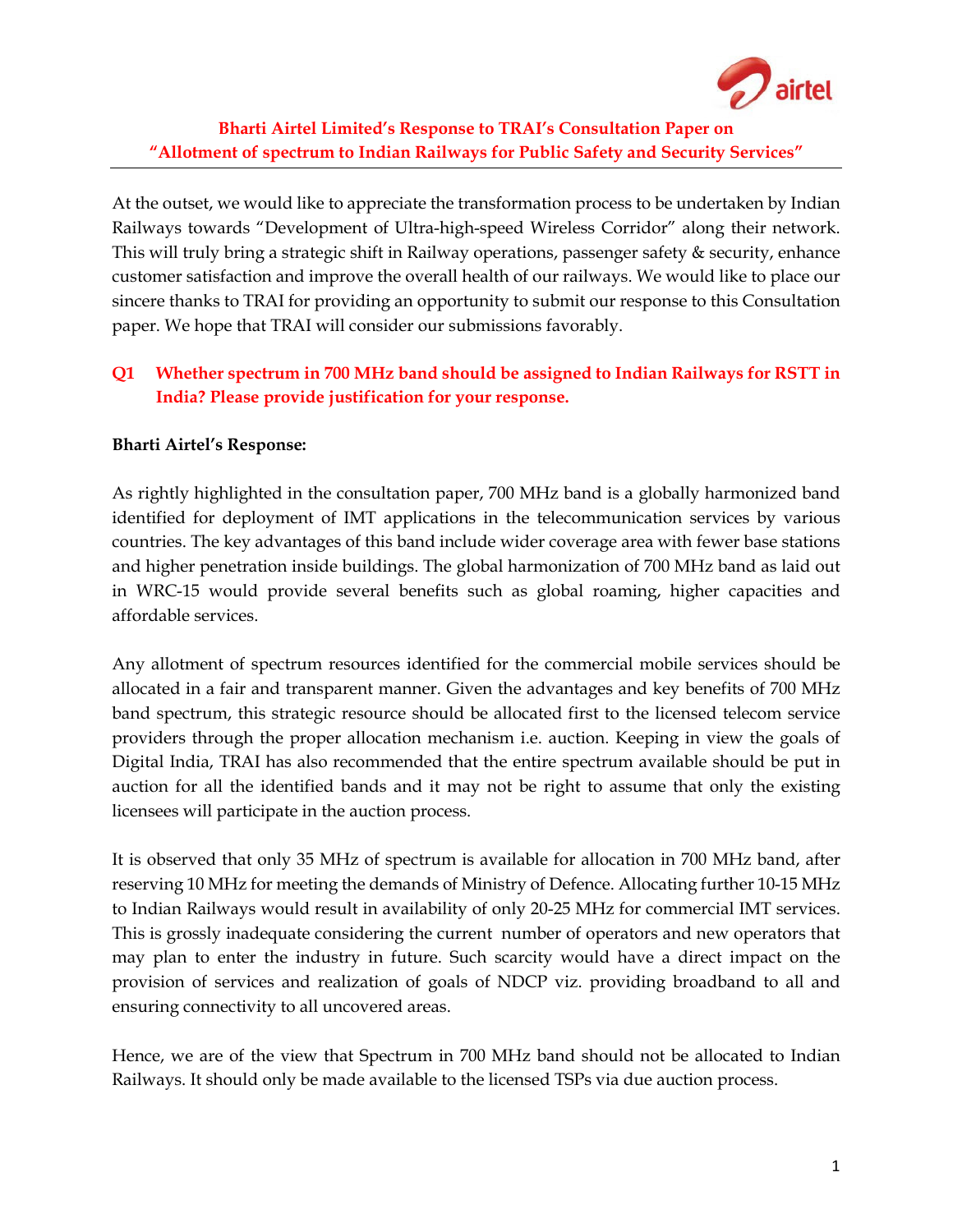

## Q2 In case your answer to Q1 is in affirmative, how much spectrum should be assigned to Indian Railways?

### Bharti Airtel's Response:

No Comments in view of response to Q1 above.

### Q3 In case your answer to Q1 is negative,

- (i) what are the other bands (including 450-470 MHz) in which spectrum can be assigned for RSTT,
- (ii) how much spectrum should be assigned to Indian Railways?

### Bharti Airtel's Response:

Worldwide, the analogue based RSTT systems are getting replaced by digital systems. The Resolution 236 of WRC -15 recognized the need to conduct timely studies on various technologies that can be used to provide radiocommunication services for railways. This resolution also considered that there is a need to integrate different technologies to facilitate various functions and meet the needs of high speed railway environment. Before allocation of any further spectrum resources to Indian Railways, it is prudent to wait for the outcome of WRC-19 which will help to identify and facilitate global or regional harmonized frequency bands to support RSTT.

Several countries such as Japan have allocated 400 MHz band for RSTT since the 1960s. Japan has been experimenting with the 44 GHz band and they have launched a system to be deployed in this band for RSTT maintenance services (using voice and data). China has also deployed its RSTT system in 450 MHz band over its 80000Kms lines and proposed evolution of FDD LTE based RSTT system currently tested in this band.

Similarly, Indian Railways can be allocated the 450-470 MHz for deployment of LTE based RSTT. We are also of the view that the spectrum in Band 71 (i.e. 663 – 698/ 617 – 652 MHz) may also be explored in the case of Indian Railways. To begin with, 5 MHz FDD or 10 MHz TDD may be assigned to Indian Railways subject to feasibility in the above band.

It is again reiterated that the spectrum in 700 MHz band as recommended by TRAI for being put up in the upcoming auction should not be allocated/ reserved for RSTT applications.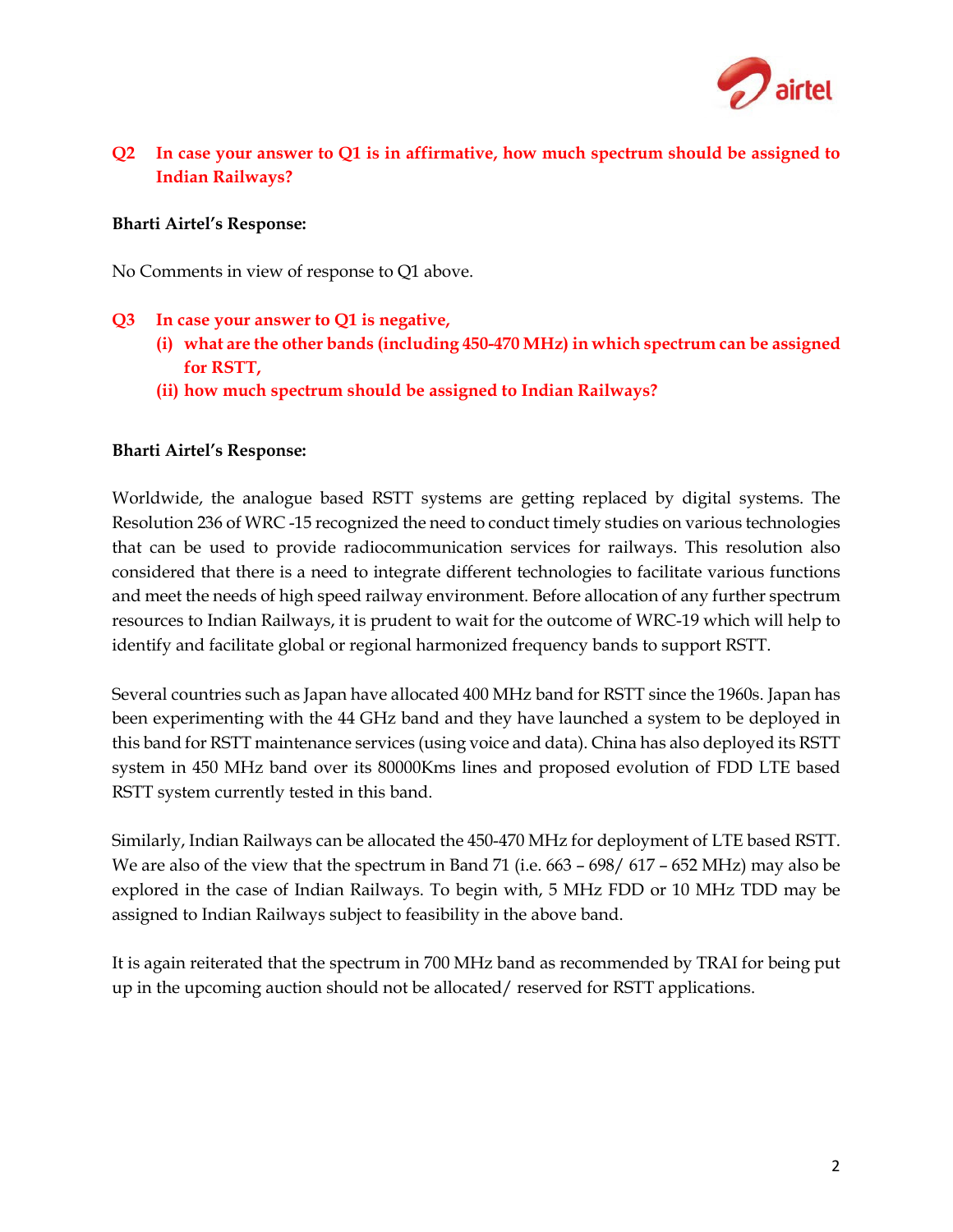

Q4 In case it is decided that spectrum in IMT bands which have already been earmarked for mobile services, be assigned to Indian Railways for RSTT in India, what should be the methodology (including price) of allotment of spectrum?

### Bharti Airtel's Response:

Mobile services are provided by licensed TSPs who invest huge amounts in acquiring the spectrum through open market process i.e. auction.

Any commercial spectrum band earmarked for mobile services should be assigned via auction irrespective of the type of agency/entity desiring to use the same for providing any services. Since the 700 MHz band has a huge potential for being used for provision of commercial IMT services and for providing improved coverage to the subscribers, it is recommended that any entity desiring to have spectrum in this band should pay the market determined price as determined in auction.

## Q5 In case it is decided to assign spectrum in other spectrum bands (including 450-470 MHz band), what should be the methodology (including price) of allotment of spectrum?

### Bharti Airtel's Response:

For serving the needs of LTE based RSTT, the existing process followed by DoT for assignment of spectrum administratively for captive usage can be followed for allotment of spectrum in Band 71/ 450-470 MHz band. The allotted spectrum shall be used only for captive RSTT services and not for providing Internet services or any other services which are provided by licensed TSPs in India.

# Q6 Do you foresee any challenges, if IR makes internet services available onboard i.e. within the train using spectrum allocated for signaling purpose?

#### Bharti Airtel's Response:

The primary motive of the allotment of spectrum to Indian Railways is for the "Development of Ultra-high-speed wireless corridor for Train-ground and Train-Train communication" including mission critical, interoperable and safety-related applications. The usage of spectrum assigned for such captive use should be limited to non-commercial usage only.

We do not support any provision of Internet services by Indian Railways with the use of spectrum assigned for signaling purpose, since this would result in unfair competition and direct substitute to the services provided by existing licensed operators who acquire spectrum through auction.